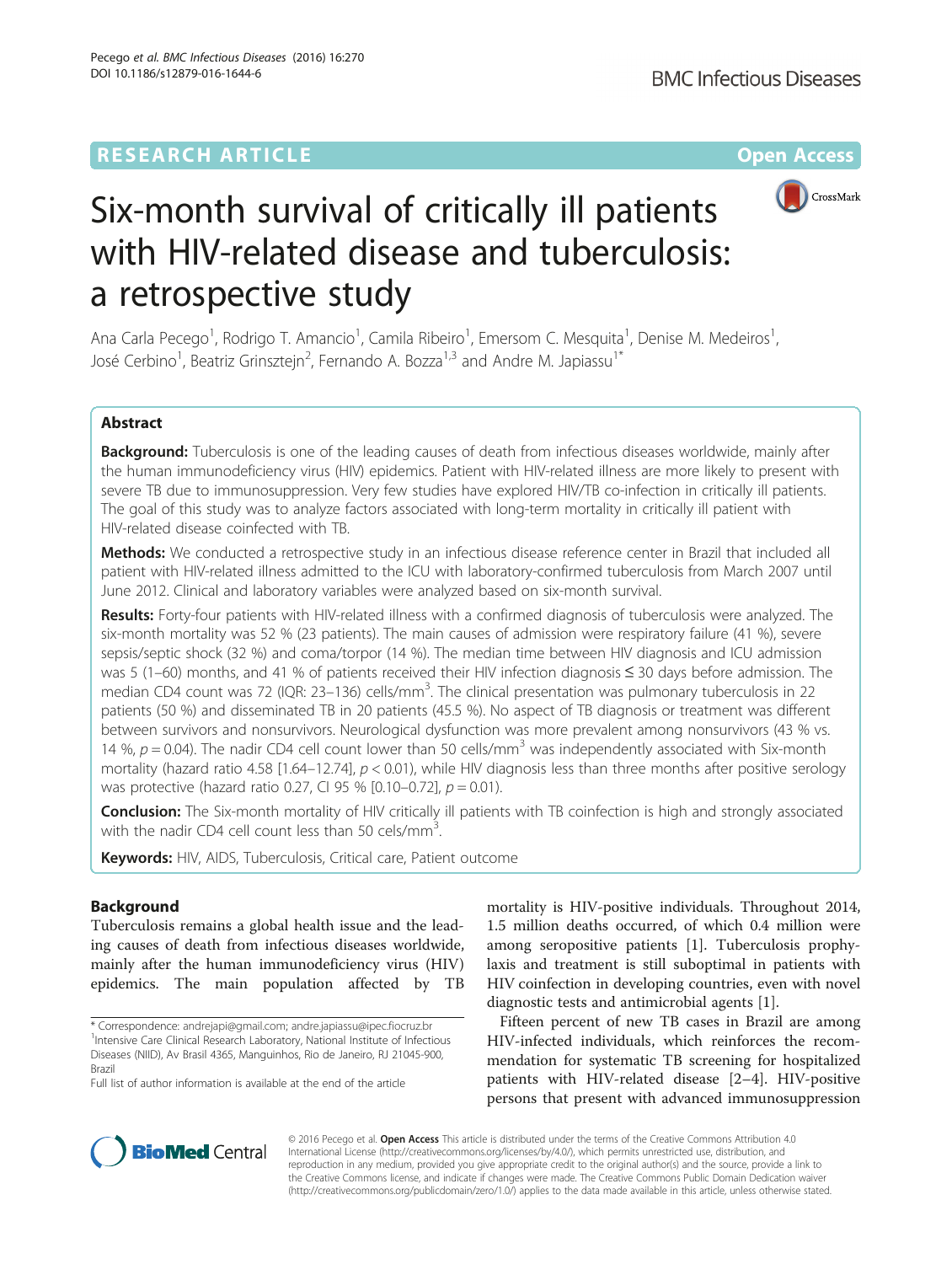more frequently present with hematogenous dissemination of the bacillus and multiorgan involvement, and are frequently smear-negative, requiring blood cultures and invasive procedures for diagnosis [\[5](#page-7-0)–[8\]](#page-7-0).

HIV-TB coinfection accounts for 26.6 % of TB mortality rate [\[1](#page-7-0)], and the subgroup of patients that require ICU has an even worse prognosis [[4\]](#page-7-0). Respiratory failure is the most frequent cause of ICU admission of patients with HIV-related illness, and TB is associated with distinct prevalence according to the geographic location where the studies are performed [[9](#page-7-0)–[11](#page-7-0)].

Very few studies have explored HIV/TB coinfection in critically ill patients [[9](#page-7-0), [12](#page-7-0)]. Disseminated presentation of TB, low serum albumin levels, delayed diagnosis and multilobar lung involvement have been identified as markers of poor prognosis [\[8](#page-7-0), [9, 13, 14](#page-7-0)]. Additionally, there is uncertainty about absorption of antituberculosis medications, and drug interactions with antiretroviral therapy are still of concern, mainly when rifampicin and protease inhibitors are prescribed simultaneously [\[8](#page-7-0), [10](#page-7-0)].

The purpose of this study was to identify factors associated with six-month mortality of critically ill patients with HIV-related disease, with confirmed diagnosis of TB in a major referral center for HIV care in Rio de Janeiro, Brazil.

## Methods

## Design and setting

This is a retrospective study conducted at the ICU of the National Institute of Infectious Disease at Oswaldo Cruz Foundation (FIOCRUZ) in Rio de Janeiro, Brazil. Our institution has provided care to HIV-positive patients since 1986. There are currently over 3.300 HIVpositive adult under active follow-up at Outpatient Clinic. Cohort characteristics have been published elsewhere [\[15, 16](#page-7-0)]. We admit approximately 60–70 patients with HIV-related disease per year in the ICU.

## Definitions, selection of participants and data collection Study procedures

All files of patients with HIV-related disease admitted to the ICU who received TB treatment from March 2007 to June 2012 were retrospectively reviewed. Only patients with laboratory confirmed tuberculosis were included in this report. The follow-up for six-month survival was checked through consulting electronic data chart of ambulatory and hospital assistance.

Clinical variables related to HIV infection were: cART exposure, time from HIV diagnosis until ICU admission, nadir CD4 cell count, CD4 cell count and HIV viral load recorded at ICU admission or collected in the previous three months prior to hospital admission. Variables for tuberculosis infection were: clinical presentation of

tuberculosis (pulmonary or disseminated), clinical specimens that allowed microbiological TB confirmation, anti-tuberculosis drugs prescribed while staying in the ICU, and Mycobacterium tuberculosis resistance diagnosed by culture.

The severity of illness was evaluated using the Simplified Acute Physiological Score (SAPS) II and Sequential Organ Failure Assessment score (SOFA). The SAPS II score assigns points based on age, type of admission (scheduled surgical, unscheduled surgical, or medical), 12 physiological variables, and three underlying disease variable (AIDS, metastatic cancer, and hematologic malignancy); this score expresses the level of acute severity along with age and the presence of these severe comorbidities in the first 24 h after ICU admission [\[18\]](#page-7-0). The score varies from 0 to 163 points, and the higher the SAPS II value, the less is the probability of survival. SOFA score is a semi-quantitative score of six organ dysfunctions, named cardiovascular, respiratory, neurological, hematological, hepatic and renal dysfunctions [[19\]](#page-7-0). It classifies a range of six organ dysfunctions: cardiovascular (hypotension or use of vasopressors); respiratory (PaO2/FiO2 rate); neurological (Glasgow Coma Scale); renal (serum creatinine level and/or daily diuresis); hepatic (serum bilirubin level); and hematological (platelets level). The score goes from 0 to 24 points, and it can be calculated on a daily basis, in order to evaluate the patient's improvement or worsening. SOFA also gives qualitative information about the Multiple Organ Dysfunction Syndrome (MODS). For ease of interpretation, we also evaluated the initial SOFA score (day 1), since one score higher than 11 points is associated with less than 20 % chance of survival [[20\]](#page-7-0). We also evaluated the use of vasoactive drugs, non-invasive and invasive ventilation support, and hemodialysis. We classified all ICU admission diagnoses as: respiratory insufficiency, severe sepsis or septic shock, coma/torpor and miscellaneous [[21\]](#page-7-0).

Demographic and clinical data were categorized according to the survival after six months. The results were displayed as frequency (percentage), median values and interquartile range. If a patient had multiple ICU admissions, only the first was included in this analysis. The ICU team, infectious disease specialist and family members in accordance with local practices shared decisions regarding withholding or withdrawal of treatment.

## Case definition

Tuberculosis was considered confirmed if the bacteriologic case definition was met: direct visualization of acid-fast bacilli (Ziehl-Neelsen stain), ("smear positive"), or a positive culture for Mycobacterium tuberculosis in Lowenstein-Jensen or liquid medium (MIGT). A histopathological result consistent with Tuberculosis in a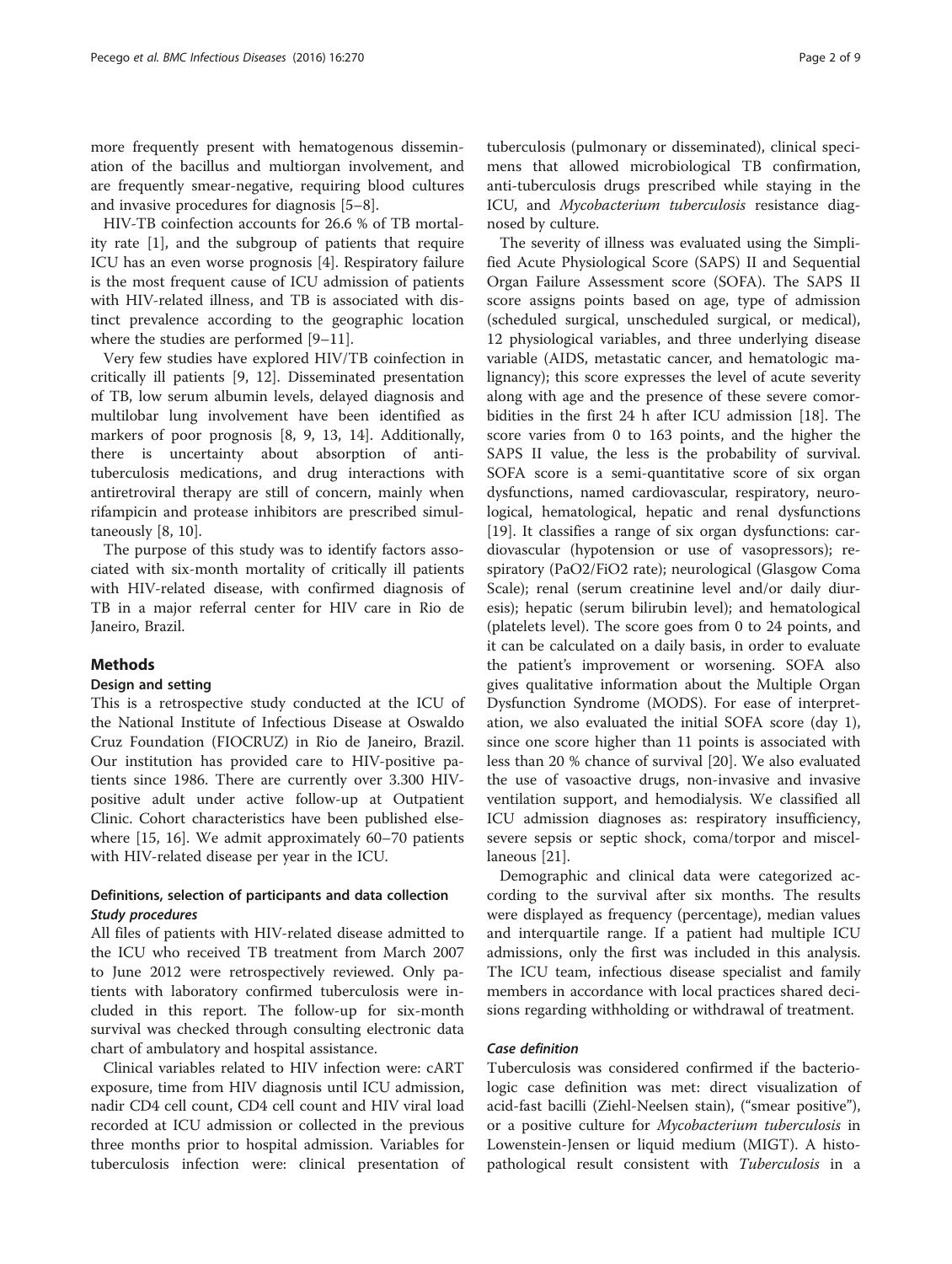patient with high clinical suspicion was also considered a confirmed case. Patients were excluded if central nervous system (CNS) involvement was highly suggested by CT scan and/or CNS fluid exams, since CNS tuberculosis infection carries a much higher mortality per se and could overscore on CGS [[22\]](#page-7-0). Besides the high mortality rate it could distort the analysis of the group, and therefore it should be analyzed separately.

Combined antiretroviral treatment (cART) exposure before ICU entry meant any cART use regardless of adherence to the treatment. We defined cART as administration of three antiretroviral drugs belonging to at least two classes (i.e., nucleoside reverse-transcriptase inhibitor, non-nucleoside reverse-transcriptase inhibitor, protease inhibitor, integrase inhibitor).

In our population, we had two scenarios of the administration of TB drugs while in the ICU, according to the hemodynamic status. In the case of hemodynamic unstable patients, TB drugs were delivered intravenously; fluoroquinolones and aminoglycosides were the drugs of choice. When the patient was hemodynamically stable, TB drugs could be delivered per enteral or oral route; the combination of Rifampicin (R), Isoniazid (H), Pyrazinamide (P), Ethambutol (E) were the preferred drugs given by oral/enteral route.

Disseminated TB was defined when: thoracic X-ray or CT scan showed a pattern that indicated dissemination; two non-contiguous sites were involved in accordance with WHO 2013; or Mycobacterium tuberculosis was recovered from the bloodstream [[1\]](#page-7-0).

Drug resistance was defined as resistant to  $\geq 1$  drug [[17\]](#page-7-0), and Multidrug-resistant tuberculosis (MDR) defined as TB caused by strains of Mycobacterium tuberculosis that are resistant to at least isoniazid and rifampicin [[23](#page-7-0)].

## Laboratory procedures

Resistance towards anti-TB drugs was determined by culture methods using liquid media or Lowenstein-Jensen slants.

#### Statistical analysis

We analyzed the clinical and laboratory variables according to six-month survival after ICU admission using GraphPad Prism version 6.0 for MAC OS X (GraphPad Software, San Diego, CA, USA) and Epi Info™ version 7.1 (Centers for Disease Control, Atlanta, GA, USA). The numerical demographic variables were expressed as the median and the interquartile range (IQ 25 –75 %). All of the numerical variables were tested for normality using the Kolmogorov-Smirnov test. We compared continuous variables using a t-test (parametric distribution) and the Mann–Whitney U test (nonparametric distribution). The categorical variables were compared using the chi-squared test and Fisher's exact test. We categorized two numerical variables, since the dispersion was wide: CD4 cell count (below 50 cells/mm3) and time since HIV diagnosis (recent HIV means less than three months after positive HIV serology). We performed the survival analysis with Cox proportional hazards to analyze factors associated with six-month survival, selecting variables with p values lower than 0.2 in the univariate comparison. A Kaplan-Meier curve was constructed based on independent factors associated with six-month survival.

## Results

## Clinical characteristics of patient with HIV-related illness with tuberculosis in the ICU

During the five years study period, 267 HIV/AIDS patients were admitted to the ICU and 63 received tuberculostatic treatment. Among these, 49 had laboratory-confirmed tuberculosis; four patients were excluded because of confirmed TB CNS involvement and one patient was transferred to another hospital. A total of 44 patients with HIV-related disease with confirmed TB were included in the study. All patients were followed up to six months after ICU discharge. The ICU mortality was 48 % (21 patients), one patient died after being transferred to the hospital ward and one patient died within the following six months after ICU discharge (Fig. [1\)](#page-3-0).

The median age was 34 (IQR: 19–44.5) years, with a predominance of males (70 %) (Table [1\)](#page-4-0). The main reasons for ICU admission were respiratory failure (41 %), severe sepsis/septic shock (32 %), coma/torpor (14 %), and miscellaneous (13 %). The SAPS II score was 47 (IQR: 37–55) points, and the SOFA score on day 1 of the ICU stay was 4 (IQR: 1–8) points. Mechanical ventilation was needed in 63 % of patients.

The main differences between survivors and nonsurvivors for six-month mortality were: nadir CD4 cell count, median time length between HIV-infection diagnoses and ICU admission, SOFA score, and neurological dysfunction. Twenty-one (45 %) patients had a recent HIV diagnosis (within three months before hospital admission). The most recent median CD4 cell count was 36 [IQR: 15–80] in nonsurvivors vs. 100 [IQR: 58–243] cells/mm<sup>3</sup> in survivors ( $p = 0.01$ ); with a median time between CD4 cell count and ICU admission – 0.5 months  $(IQR: -2.25-0)$ .

Twenty-five (57 %) patients were previously exposed to cART, and only 4 (9 %) presented with undetectable viral load (less than 50 copies/ml). Combined ART was used in 17 (39 %) patients while in the ICU, with no statistical difference in both, hospital mortality (52 % vs 29 %,  $p = 0.23$ ) and in six months survival (48 % vs 30 %)  $p = 0.35$ ). There was no statiscally difference in six-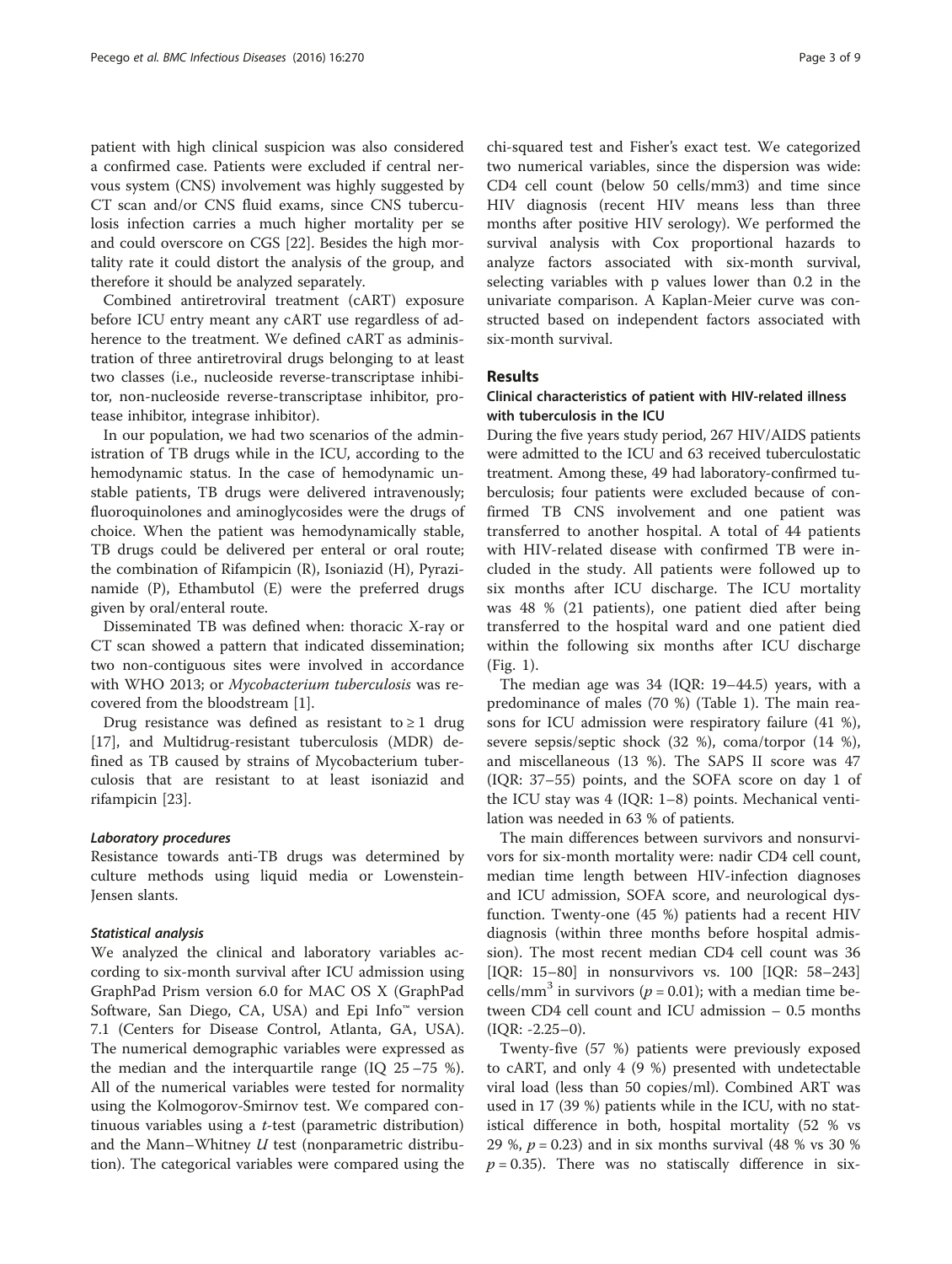<span id="page-3-0"></span>

month mortality between survivors and nonsurvivors using cART while in the ICU (48 % vs 30 %,  $p = 0.35$ ). There was no difference in six-month mortality between survivors and nonsurvivors using cART during the first week of ICU stay (38 % vs 17 %,  $p = 0.09$ ), or during the 2nd week (33 % vs 35 %,  $p = 0.78$ ). None of the patients presented IRIS nor revealed an unmasked infection while taking cART in the ICU.

## Tuberculosis diagnosis and treatment

No aspect of TB diagnosis or treatment was different in survivors or nonsurvivors. Twenty-two pulmonary TB cases (50 %) and 22 disseminated (50 %) TB cases were equally distributed between the 2 groups (Table [1\)](#page-4-0). Tuberculosis was diagnosed from respiratory samples in the majority of cases. Thirty-two (73 %) patients were diagnosed through direct visualization of the bacillus using the Ziehl-Neelsen technique (27 in the sputum and 5 in the bronchoalveolar lavage); the diagnosis was only made through culture of respiratory specimens in 5 (11 %) patients. Bacteremia due to Mycobacterium tuberculosis was found in 6 (14 %) patients. Eleven (25 %) patients required invasive procedures for TB diagnosis, such as organ biopsy. The main TB regimens prescribed were per oral or enteral routes in 16 patients, while the addition of intravenous drugs (mostly aminoglycosides and quinolones) was chosen in 28 patients. The combination of oral/enteral drugs was composed by HRZ ( $n =$ 8) or HRZE  $(n = 8)$  schemes. Intravenous fluoroquinolones and aminoglycosides were prescribed in 27 (61 %) and 22 (50 %) patients, respectively.

We identified resistance to *M. tuberculosis* in specimen cultures from 5 (11 %) patients: resistance to streptomycin  $(n = 4)$ , isoniazid  $(n = 2)$ , and rifampin  $(n = 1)$ . From these

five patients, only one patient with isolated resistance to streptomycin survived; the other four patients with a pattern of resistance died. None of 44 patients included had multidrug resistant Mycobacterium tuberculosis strains.

## Organ dysfunctions

Although not statistically significant on day 1 of ICU admission, the SOFA score was higher among non-survivors  $(p = 0.08)$  (Table [1](#page-4-0)). For this reason, we decided to determine if any of the six organ dysfunctions could be associated with six-month survival. Only neurological dysfunction was statistically different: 10 (43 %) nonsurvivors vs. 3 (14 %) survivors presented with neurological dysfunction,  $p = 0.04$ . Neurological dysfunction was described as GCS of 13–14 points (somnolence) in 9 patients, and GCS of 8–10 points (torpor) in four patients. One patient had seizures, two patients had gait disturbances and one patient had paresthesia. None had neck stiffness, delirium [[24\]](#page-8-0) or intracranial hypertension. Of the four patients with a GCS of less than 12 points, all had head CT scans and three had liquor studies: three patients were diagnosed with neurotoxoplasmosis and one patient had normal head CT scan.

#### Six-month outcome

The nadir CD4 cell counts lower than 50 cells/ $mm<sup>3</sup>$  was independently associated with six-month mortality (hazard ratio 4.58 [1.64–12.74],  $p = 0.004$ ), while recent HIV diagnosis (less than three months after positive serology) was protective (hazard ratio 0.27, CI 95 % [0.10–0.72],  $p = 0.01$ ) (Table [2\)](#page-4-0). We observed a lower six-month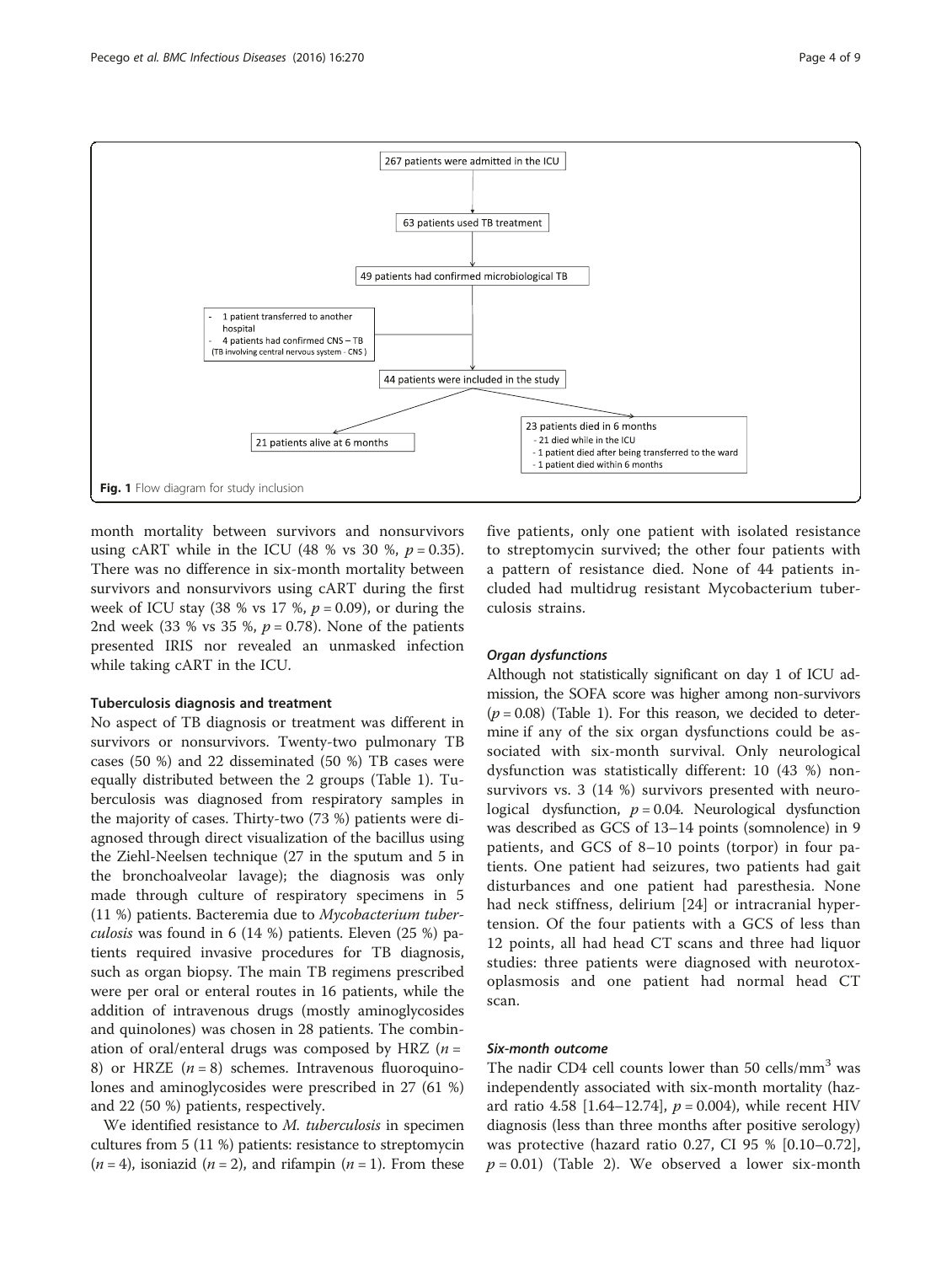|                                             | HIV/AIDS and Tuberculosis ( $N = 44$ ) | Survivors $(N = 21)$   | Non-survivors $(N = 23)$ | $p$ value |
|---------------------------------------------|----------------------------------------|------------------------|--------------------------|-----------|
| Age (years)                                 | 34 (19.25-44.5)                        | $32(27-42.5)$          | 36 (30-46)               | 0.15      |
| Gender (male)                               | 31 (70 %)                              | 14 (67 %)              | 17 (74 %)                | 0.74      |
| Nadir CD4 <sup>a</sup>                      | 54 (17-96)                             | 73 (30-177)            | $23(14-84)$              | 0.04      |
| Viral load $(x10^3 \text{ copies/mm}^{3)b}$ | 113,637 (2,995-365,663)                | 35,149 (212.3-300,184) | 169,133 (35,405-419,382) | 0.13      |
| Length of time since HIV diagnosis (months) | $5(1-60)$                              | $1(1-16)$              | $28(1 - 72)$             | 0.03      |
| cART use while in the ICU                   | 17 (38.6 %)                            | 10 (48 %)              | 7 (30 %)                 | 0.35      |
| Mechanical ventilation use on ICU day 1     | 21 (48 %)                              | 8 (42 %)               | 13 (52 %)                | 0.56      |
| Vasoactive drug use on ICU day 1            | 12 (26 %)                              | 5(24%)                 | 7(27%)                   | 0.99      |
| SAPS II score (points)                      | $47(37-55)$                            | 48 (37-57)             | 46 (38-54)               | 0.27      |
| SOFA score on day 1 (points)                | $4(1-8)$                               | $1(0-7)$               | $5(2-8)$                 | 0.08      |
| Isolated TB pulmonary presentation          | 22 (50 %)                              | 10 (48 %)              | 12 (52 %)                | 1.00      |
| Disseminated TB presentation                | 22 (50 %)                              | 11 (52 %)              | 11 (48 %)                | 1.00      |
| TB treatment before ICU admission           | 25 (57 %)                              | 11 (52 %)              | 14 (61 %)                | 0.76      |
| TB treatment                                |                                        |                        |                          |           |
| - only by enteral drugs                     | 16 (36 %)                              | 10 (48 %)              | 6(26%)                   | 0.21      |
| - adding intravenous drugs                  | 28 (64 %)                              | 11 (52 %)              | 17 (74 %)                |           |
| TB treatment: $\Delta$ ICU admission        | $0(-5 - +21)$                          | $-5$ $(-23 - +2)$      | $-5$ $(-21-0)$           | 0.09      |
| TB treatment before ICU                     | 25 (57 %)                              | 11 (52.4 %)            | 14 (61 %)                | 0.76      |
| Organ Dysfunctions                          |                                        |                        |                          |           |
| Cardiovascular                              | 18 (41 %)                              | 7 (33.3 %)             | 11 (48 %)                | 0.37      |
| Respiratory                                 | 15 (34 %)                              | 5(24%)                 | 10 (43 %)                | 0.21      |
| Renal                                       | 14 (32 %)                              | 5(24%)                 | 9(39%)                   | 0.34      |
| Neurological                                | 13 (29 %)                              | 3(14%)                 | 10 (43 %)                | 0.04      |
| Hepatic                                     | 9(20%                                  | 5(24%)                 | 4 (17 %)                 | 0.71      |
| Hematological                               | 9(20%                                  | 3(14%)                 | 6 (26 %)                 | 0.46      |

<span id="page-4-0"></span>Table 1 Characteristics critically ill HIV patients coinfected with TB (laboratory-confirmed) diagnosis, including the characteristics of Tuberculosis (TB) presentation and treatment and the prevalence of organ dysfunctions at ICU admission ( $N = 44$ )

Comparison between survivors and nonsurvivors for six-month survival. Results were expressed as the median and the interquartile interval <sup>a</sup>data available for 39 patients

<sup>b</sup>data available for 35 patients

Δ:time from starting TB treatment and beeing admitted to ICU. Negative (-) mean prior to ICU admission and positive (+) means after ICU admission

survival in patients with nadir CD4 cell counts lower than 50 cells/mm<sup>3</sup> (log rank test  $p = 0.006$ ) (Fig. [2](#page-5-0)).

## **Discussion**

The coinfection HIV-TB presented a high long-term mortality in our cohort. The nadir CD4 cell count was

Table 2 Cox proportional analysis and adjusted hazard ratio for six-month mortality (95 % CI) of critically ill patients with HIVrelated disease with tuberculosis  $(N = 44)$ 

| Variable                                                   | Adjusted Hazard ratio<br>for six-month mortality | p value |
|------------------------------------------------------------|--------------------------------------------------|---------|
| Nadir CD4 cell count less<br>than 50 cells/mm <sup>3</sup> | 4.58 [1.64-12.74]                                | 0.004   |
| Age at inclusion                                           | 1.03 [0.99-1.08]                                 | 0.07    |
| SOEA score at ICU admisson                                 | 1.09 [0.97-1.22]                                 | 0.13    |
| Recent HIV diagnosis at admission <sup>a</sup>             | 0.27 [0.10-0.72]                                 | 0.009   |

<sup>a</sup>recent HIV diagnosis: less than three months of HIV positive serology

the independent marker for six-month mortality, while a HIV diagnosis up to three months before hospital admission was protective among these severely ill HIV-TB patients. No aspect of tuberculosis presentation or treatment influenced the outcome. Among the organ dysfunctions, neurological dysfunction was more frequent in nonsurvivors, even after the exclusion of those patients with primary TB CNS involvement.

## HIV infection and critical illness

Since the beginning of the HIV epidemic, respiratory failure has been the main reason for ICU admission with the spectrum of etiological agents changing according to the geographic region and cART access [\[25](#page-8-0)–[28\]](#page-8-0). Influenza, pneumococcal vaccination and TB background prevalence also influence the main causes of respiratory disease in this population [\[29](#page-8-0)–[32\]](#page-8-0). Tuberculosis is highly prevalent in Brazil, mainly in Rio de Janeiro, and the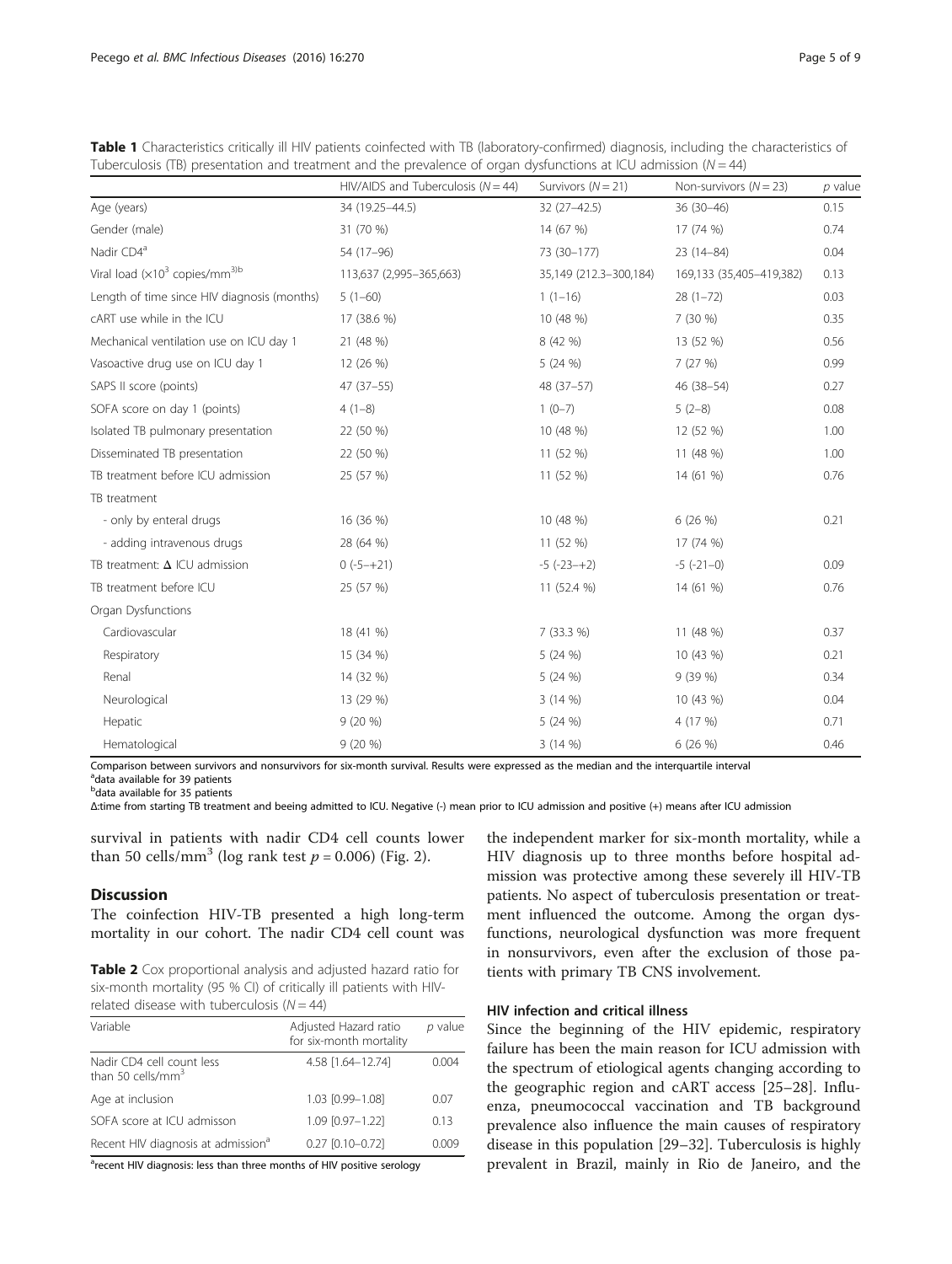<span id="page-5-0"></span>

HIV infection epidemic has made TB a common cause of opportunistic infections responsible for AIDS diagnosis in our population [\[2,](#page-7-0) [33\]](#page-8-0). Rio de Janeiro has one of the worst scenarios in regards to the Tuberculosis epidemic in Brazil. In 2012, 10,649 new tuberculosis cases were diagnosed in Rio de Janeiro State, with an incidence rate of 65.6/100.000 person-years, a rate much higher than the overall country incidence rate of 35.8/ 100.000 person-years. The mortality rate among TB patients from Rio de Janeiro is the second highest in the entire country, reaching 5.1/100.000 person-years.

Respiratory failure is the main reason for ICU admission among pulmonary HIV-TB patients [\[8](#page-7-0)–[10\]](#page-7-0), as we described in our population, even though 45 % of patients present with disseminated tuberculosis. Isolated extrapulmonary disease was uncommon (5 %).

Severe immunosuppression caused by HIV infection is a known risk factor for tuberculosis [\[7](#page-7-0)]. As immunosuppression evolves, the TB disease spectrum changes from its classic pulmonary presentation of unilateral upper lobe infiltrate to a broad range of nonspecific signs and symptoms related to hematogenic spread of the bacillus. The myriad of presentations of TB in the population with HIV-related disease is associated with challenges in establishing the diagnosis and higher mortality [[33](#page-8-0)]. Our high proportion of disseminated TB (45 %) is due to the

advanced immunodeficiency status of our population, with median CD4 cell counts of 72 cells/mm<sup>3</sup>, which were lower than previously reported (109 and 112 CD4 cells/mm<sup>3</sup> ) [\[28,29](#page-8-0)]. CD4 cell count is thought to be an unreliable predictor of ICU mortality, according to Morris and colleagues, when compared to other known risk factors, such as mechanical ventilation, low serum albumin and APACHE II score [\[11](#page-7-0), [34](#page-8-0)–[37](#page-8-0)]. However, others authors believe that CD4 cell count does have a correlation with a poorer prognosis [[25, 38](#page-8-0)–[40\]](#page-8-0). Low CD4 counts (<200 cells/mm<sup>3</sup>) have been associated with ICU mortality in HIV patients with TB [[41\]](#page-8-0). In the present study, we found that patients with higher nadir CD4 cell counts were more likely to be alive six months after hospital discharge. These data are supported by the idea that CD4 cell counts at ICU admission are a better marker of long-term prognosis [[42](#page-8-0)]. We preferred nadir than recent CD4 cell count because opportunistic infections and concomitant acute infections can lower the CD4 cell count [\[45\]](#page-8-0). Alongside with the low nadir CD4 cell count, we wanted to emphasize that we also observed a low median CD4 count close to ICU admission meaning that our population represents a profoundly immunocompromised population. Also, nadir CD4 cell count it is better marker of prognosis and disease evolution in HIV infected population [[43](#page-8-0), [44\]](#page-8-0). We also found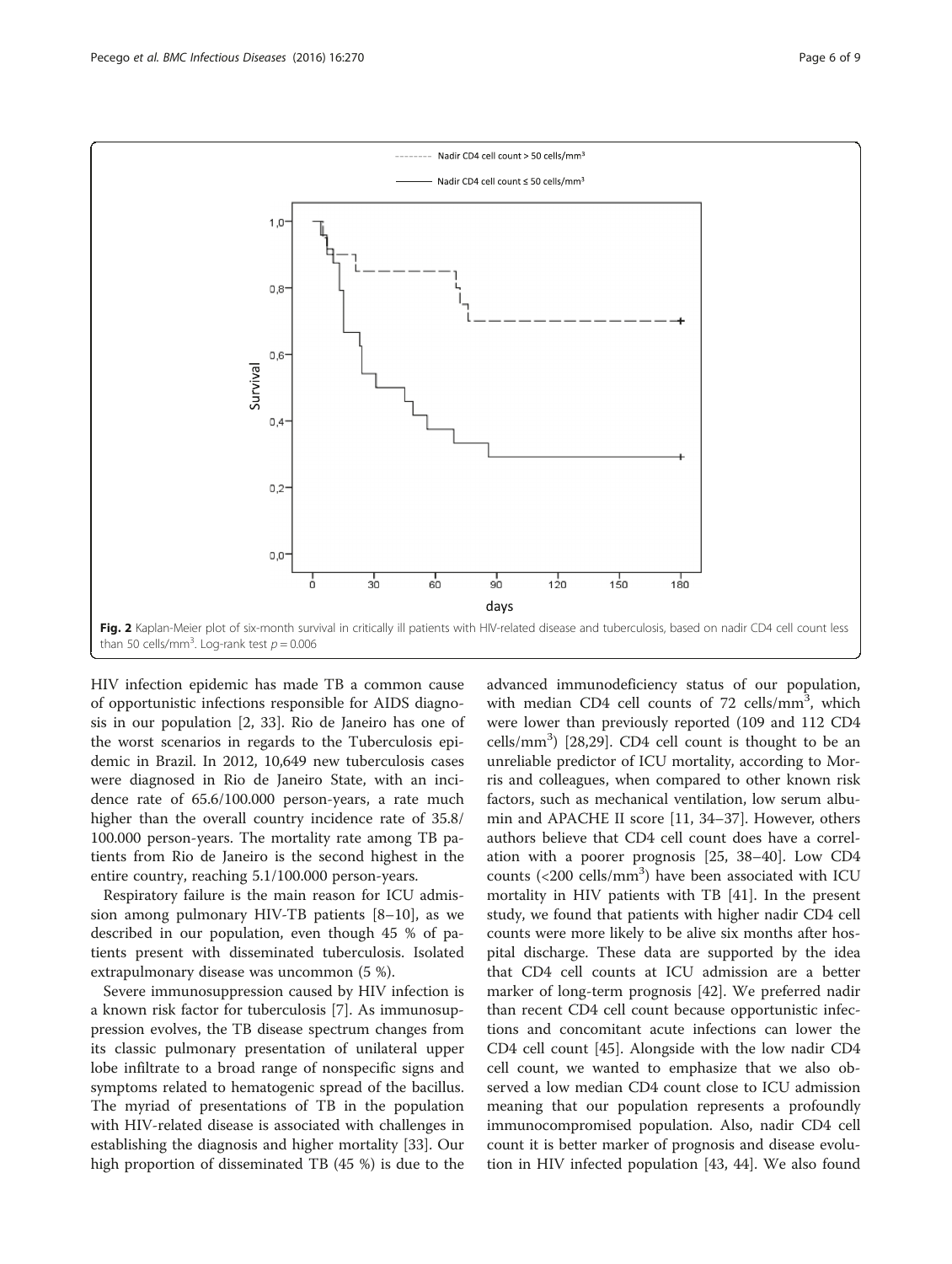that recent HIV diagnosis was associated with protective effect for long term survival. This variable should be evaluated with caution: there is not an accurate correlation of the moment of first HIV positive serology and the time since HIV infection began. Some patients are admitted with recent HIV diagnosis and very low nadir CD4 count, although they were previously less exposed to bacterial and multilple oportunistic infections and to the HIV infection per se, than their peers with long known HIV diagnosis and non-adherence to cART. This state of chronic immunosuppression by HIV and opportunistic infections may have contributed to a lower survival rate in this population, as shown previously in a heterogeneous group of studies with and without cART influence [\[11,](#page-7-0) [30, 58\]](#page-8-0).

As show earlier from our institution's cohort, the HIV diagnosis frequently occurs during an advanced immunodeficiency state, which can be associated with a high prevalence of tuberculosis [\[46](#page-8-0)]. Earlier diagnosis is fundamental to diminish the complications of the advanced immunodeficiency.

Delivering cART in critically ill patients is still controversial. The limited availability of intravenous medications, potential drug-to-drug interactions, erratic gastrointestinal absorption and the risk of unmasking infections and IRIS are considerations in the setting of critically ill patient with HIV-related disease [\[37, 38](#page-8-0), [53](#page-8-0)]. The administration of cART did not influence short- or long-term survival in our study, but we cannot conclude that cART administration in the ICU is not beneficial since it was not possible to assure adherence of all patients taking cART after hospital discharge, which is fundamental to the success of the treatment. In the present study, we did not find Immune Reconstitution Inflammatory Syndrome (IRIS) criteria in any case, nor did we find any severe adverse reactions attributed to cART.

#### Characteristics of tuberculosis infection

The recovery of *M. tuberculosis* from blood cultures is suggestive of disseminated TB, and we found bacteremia in 14 % of patients. This is a common etiologic agent of sepsis in population with HIV-related disease, as observed in two published works by our group and other groups [[11,](#page-7-0) [29, 43](#page-8-0)–[49\]](#page-8-0). Research suggests that patients with disseminated and extra-pulmonary forms of tuberculosis may represent a special group that may be associated with worse outcomes, including greater risk for the tuberculosis immune reconstitution inflammatory syndrome [[50](#page-8-0)]. TB treatment in the acute phase of critically ill patients can often be suboptimal [\[51, 52\]](#page-8-0) because first line drugs are only available in oral formulations. One could suppose that intravenous treatment could improve outcomes (fluoroquinolones and aminoglycosides). However, in this case series, we found a high proportion of critically ill patients using rifampin, isoniazid and pyrazinamide, and half of our patients received intravenous quinolones and/or aminoglycosides as the first treatment for TB with no difference in sixmonth survival.

#### Risk factors for long-term mortality

The six-month mortality observed in our study was high (52 %), but lower than reported from other retrospective studies involving patients with TB admitted to the ICU (hospital mortality 22–67 %) [\[10,](#page-7-0) [41](#page-8-0), [54](#page-8-0)]. Another interesting point was that the disseminated form of TB had a similar mortality to pulmonary presentation (45 % and 50 %, respectively). This may be different from another study, which enrolled 46 HIV-TB patients, including suspected cases of TB, although we included only confirmed cases [\[10\]](#page-7-0). Finally, improvements in the care of critically ill patients, such as implementation of protective ventilator strategies with low tidal volume, conservative fluid strategy for Acute Respiratory Distress Syndrome (ARDS), and early sepsis goals, have added benefits and have recently had an impact on lower mortality rates [\[28, 34](#page-8-0), [55\]](#page-8-0).

This study highlights neurological dysfunction as being an important marker for mortality among critically ill HIV-TB patients. These findings cannot be attributed to encephalitis or meningitis that is primarily caused by TB. We excluded CNS involvement (encephalitis or meningitis), which carries a poorer prognosis [[56, 57\]](#page-8-0). All patients with  $GCS \leq 11$  had a lumbar puncture performed. The majority of our neurological findings were mild; most of them were classified as torpor. As shown previously, low GCS at admission can be a reliable predictor of ICU mortality [[35, 58](#page-8-0)]. In our analysis, neither SOFA nor SAPS II was able to predict survival. Another two studies have found correlation between higher SAPS II and ICU mortality [[35](#page-8-0), [51\]](#page-8-0). Zahar et al. investigated laboratory-confirmed tuberculosis cases, 38 % were patients with HIV-related, all with respiratory failure, and the majority with a pulmonary presentation; higher SAPS II (approximately 45 points) and the presence of more than one organ failure were significantly associated with mortality [\[51](#page-8-0)]. Meybeck et al. showed that SAPS II was significantly higher in nonsurvivors (approximately 55 points) with an odds ratio of 1.05 per point [\[35\]](#page-8-0). The SAPS II score was similar between sixmonth survivors and nonsurvivors in our study, while SOFA scores on the day of ICU admission trended towards being higher in nonsurvivors ( $p = 0.08$ ).

#### Limitations of the study

We realize that our study has several limitations. First, it is a retrospective single-center study conducted in a specialized infectious disease hospital, and these findings cannot be extrapolated to other centers. The fact that we did not find IRIS in our population may due to the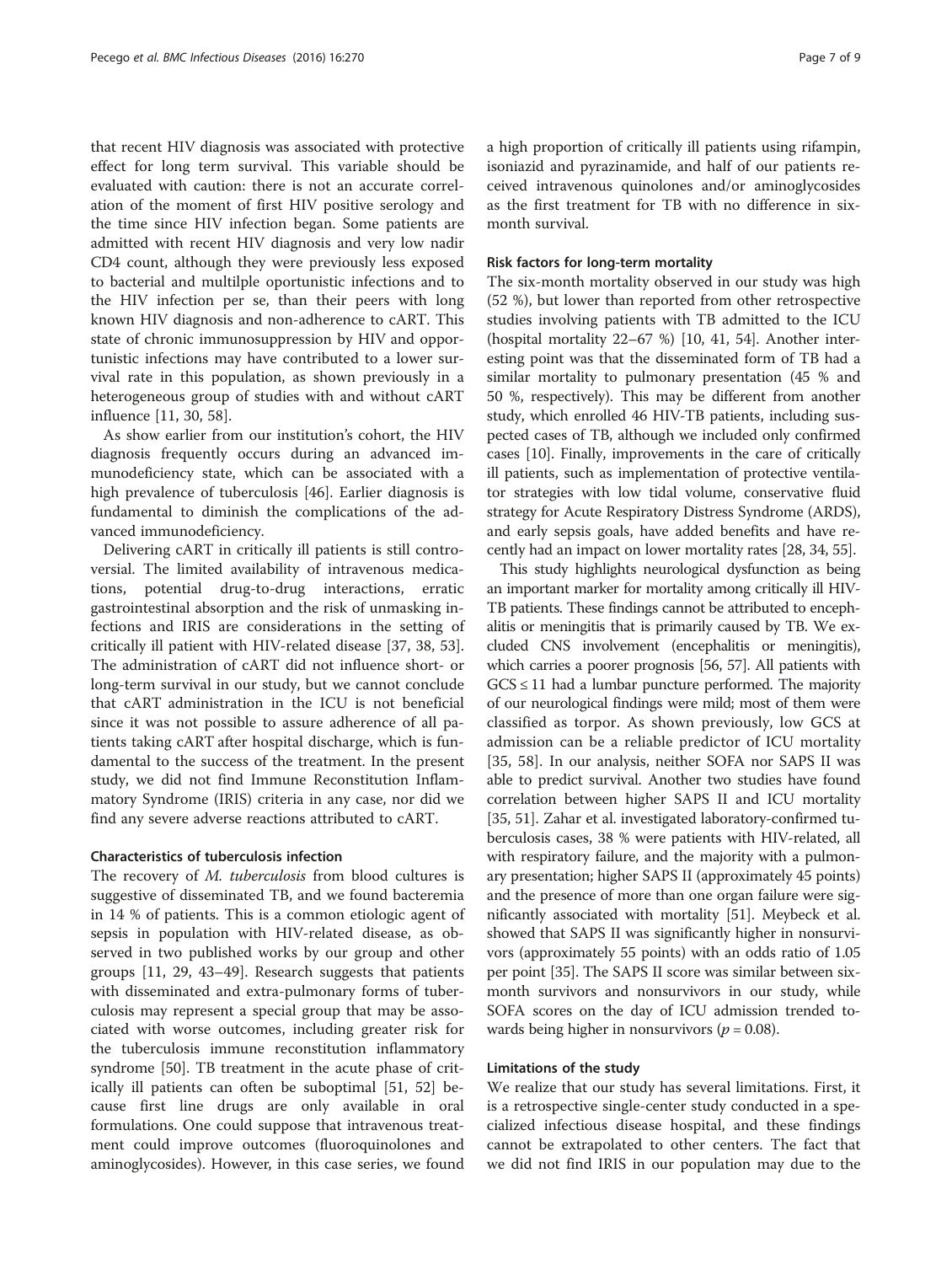<span id="page-7-0"></span>retrospective nature of the study since we did not have clear definitions since the beginning of our cohort. The limited number of patients (44 patients) is another limitation of our study since we are exploring a very specific population. However, the results here presented should increase awareness to important factors that may contribute to a better management of HIV-TB patients in the ICU, and for pointing to future researches. Regarding the neurological findings, due to its retrospective nature, we were not able to detect broader neurological involvement, such as delirium and intracranial hypertension [[58](#page-8-0)]. Delirium screening using the Confusion Assessment Method (CAM-ICU) assessment is not a routine practice at our institution [\[24\]](#page-8-0).

## Conclusions

The six-month mortality of HIV critically ill patients with TB coinfection is high and strongly associated with the nadir CD4 cell count less than 50 cels/mm<sup>3</sup>. Neurological dysfunction may be associated with poor survival, even without primary CNS involvement.

#### Abbreviations

APACHE, acute physiological assessment and chronic health evaluation; ARDS, acute respiratory distress syndrome; CAM, confusion assessment method; cART, combined antirretroviral therapy; CGS, coma glasgow scale; CNS, central nervous system; CT, computed tomography; HIV, human immunideficiency virus; ICU, intesive care unit; IRIS, immune reconstitution inflammatory syndrome; MDR, multidrug-resistant; MODS, multiple organ dysfunction syndrome; SAPS, simplified acute physiological score; SOFA, sequenctial organ failure assessment score; TB, tuberculosis

#### Acknowledgements

We express our thanks to the staff members from Intensive Care Unit (ICU) of the National Institute of Infectious Disease (INI) at Oswaldo Cruz Foundation (FIOCRUZ) for their assistance in this study.

#### Funding

- National Council of Technological and Scientific Development (CNPq). FAB is scholar from CNPq.

- Research Funding Agency of the State of Rio de Janeiro (FAPERJ).

#### Authors' contributions

ACP, RTA, FAB and AMJ conceived the study and proposed its design; ACP, RTA, ECM and CR performed the data collection and summarized the descriptive results; AMJ and RTA performed the data analysis; ACP, AMJ and RTA wrote the manuscript; BG, JC, DM and FAB helped to draft the final manuscript by making a critical revision. All authors read and approved the final manuscript.

#### Competing interests

The authors declare that they have no competing interests.

#### Ethics approval and consent to participate

This study was conducted in accordance with the Declaration of Helsinki and local ethical legislation. The Institutional Review Board (Research Ethics Committee from National Institute of Infectious Diseases (FIOCRUZ), at Rio de Janeiro, Brazil, approved the study protocol, and informed consent was waived.

#### Author details

<sup>1</sup>Intensive Care Clinical Research Laboratory, National Institute of Infectious Diseases (NIID), Av Brasil 4365, Manguinhos, Rio de Janeiro, RJ 21045-900, Brazil. <sup>2</sup>STD/AIDS Clinical Research Laboratory, National Institute of Infectious Diseases (NIID), Av Brasil 4365, Manguinhos, Rio de Janeiro, RJ 21045-900,

Brazil. <sup>3</sup>Instituto D'Or de Pesquisa e Ensino, Rua Diniz Cordeiro, nº 30 Botafogo, Rio de Janeiro, RJ 22281-100, Brazil.

#### Received: 8 January 2015 Accepted: 8 June 2016 Published online: 10 June 2016

#### References

- 1. WHO | Global tuberculosis report 2014 [Internet]. WHO. [cited 2014]. Available from: [www.who.int/tb/publications/global\\_report/gtbr14\\_main\\_text.pdf.](http://www.who.int/tb/publications/global_report/gtbr14_main_text.pdf) Accessed 15 Nov 2015.
- 2. Grinsztejn B, Veloso VG, Friedman RK, Moreira RI, Luz PM, Campos DP, et al. Early mortality and cause of deaths in patients using HAART in Brazil and the United States. AIDS. 2009;23(16):2107–14.
- 3. Manual de Recomendações para controle da tuberculose no Brasil. Série A. Normas e Manuais Tácnicos. Ministério da Saúde. 2011.
- 4. Silva DR, Gazzana MB, de TR DP. Severe tuberculosis requiring ICU admission. J Bras Pneumol. 2012;38(3):386–94.
- 5. Pawlowski A, Jansson M, Sköld M, Rottenberg ME, Källenius G. Tuberculosis and HIV Co-Infection. PLoS Pathog. 2012;8(2):e1002464. Hobman TC, editor.
- 6. Zumla A, Raviglione M, Hafner R. Fordham von Reyn C. Tuberc N Engl J Med. 2013;368(8):745–55.
- 7. Gary J, Cohn D. Tuberculosis and HIV Coinfection. Semin Respir Crit Care Med. 2013;34(01):032–43.
- 8. Hagan G, Nathani N. Clinical review: Tuberculosis on the intensive care unit. Crit Care. 2013;17(5):240.
- 9. Erbes R. Characteristics and outcome of patients with active pulmonary tuberculosis requiring intensive care. Eur Respir J. 2006;27(6):1223–8.
- 10. Silva DR, Menegotto DM, Schulz LF, Gazzana MB, Dalcin PT. Mortality among patients with tuberculosis requiring intensive care: a retrospective cohort study. BMC Infect Dis. 2010;10(1):54.
- 11. Japiassú AM, Amâncio RT, Mesquita EC, Medeiros DM, Bernal HB, Nunes EP, et al. Sepsis is a major determinant of outcome in critically ill HIV/AIDS patients. Crit Care. 2010;14(4):R152.
- 12. Amâncio FF, Lambertucci JR, Cota GF, Antunes CM. Predictors of the shortand long-term survival of HIV-infected patients admitted to a Brazilian intensive care unit. Int J STD AIDS. 2012;23:692–7.
- 13. Abdullah AA, Yaseen MA, Hamdan A-J, Ashwaq O, Othman Al H, Ziad M. Clinical presentation and outcome of patients diagnosed with active pulmonary tuberculosis in a large critical care unit. Crit Care Shock. 2011;14:1–6.
- 14. Sarkar P, Rasheed HF. Clinical review: Respiratory failure in HIV/AIDS patients a changing picture. Crit Care. 2013;17(3):228.
- 15. Cardoso SW, Luz PM, Velasque L, Torres TS, Tavares IC, Ribeiro SR, Moreira RI, Veloso VG, Moore RD, Grinsztejn B. Outcomes of second-line combination antiretroviral therapy for HIV-infected patients: a cohort study from Rio de Janeiro, Brazil. BMC Infect Dis. 2014;14:699. doi[:10.1186/s12879-014-0699-5](http://dx.doi.org/10.1186/s12879-014-0699-5).
- 16. Coelho L, Cardoso SW, Amancio RT, Moreira RI, Campos DP, Veloso VG, Grinsztejn B, Luz PM. Trends in AIDS-defining opportunistic illnesses incidence over 25 years in Rio de Janeiro, Brazil. PLoS One. 2014;9(6):e98666. doi[:10.1371/journal.pone.0098666.](http://dx.doi.org/10.1371/journal.pone.0098666)
- 17. Conde MB, Melo FAF, Marques AMC, Cardoso NC, Pinheiro VGF, Dalcin PTR, et al. III Brazilian Thoracic Association Guidelines on Tuberculosis. J Bras Pneumol. 2009;35(10):1018–48.
- 18. Vincent JL, Moreno R, Takala J, Willatts S, De Mendonça A, Bruining H, et al. The SOFA (Sepsis-related Organ Failure Assessment) score to describe organ dysfunction/failure. Intensive Care Med. 1996;22(7):707–10.
- 19. Le Gall JR, Lemeshow S, Saulnier F. A new Simplified Acute Physiology Score (SAPS II) based on a European/North American multicenter study. JAMA. 1993;270(24):2957–63.
- 20. Moreno R, Vincent JL, Matos R, Mendonça A, Cantraine F, Thijs L, Takala J, Sprung C, Antonelli M, Bruining H, Willatts S. The use of maximum SOFA score to quantify organ dysfunction/failure in intensive care. Results of a prospective, multicentre study. Working Group on Sepsis related Problems of the ESICM. Intensive Care Med. 1999;25(7):686–96.
- 21. Huang L, Quartin A, Jones D, Havlir DV. Intensive care of patients with HIV infection. N Engl J Med. 2006;355(2):173–81.
- 22. Torok ME, Chau TTH, Mai PP, Phong ND, Dung NT, Chuong LV, et al. Clinical and Micribiological features of HIV-Associated Atuberculous Meningitis in Vietnamese Adults. Plos One. 2008;3(3):1772–8.
- 23. World Health Organization. Communicable Diseases Cluster, Stop TB Department. Towards universal access to diagnosis and treatment of multidrug-resistant and extensively drug-resistant tuberculosis by 2015